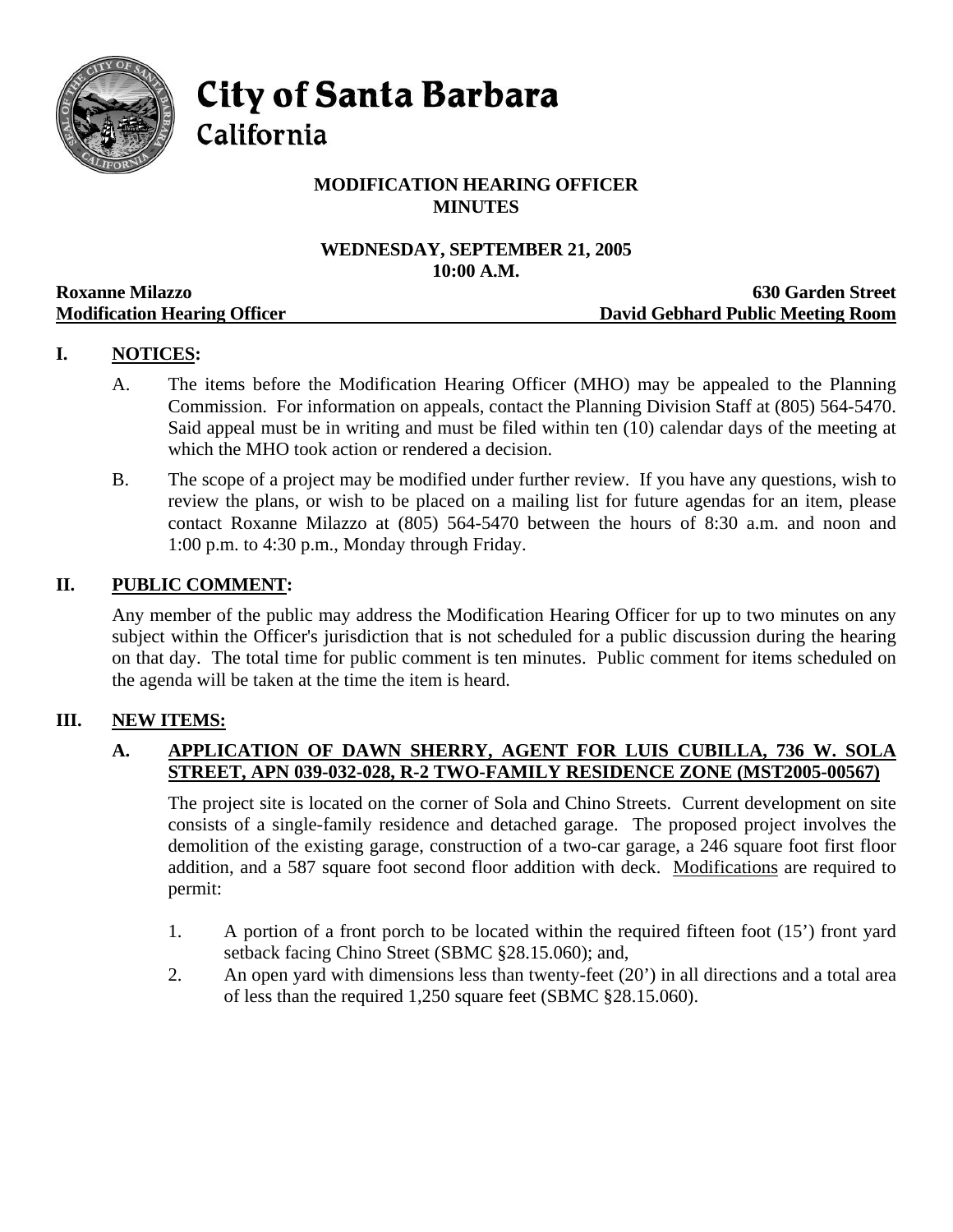- **ACTION:** Findings made and project approved subject to the condition that all plans submitted for building permits in conjunction with the approval of this modification shall show/include:
	- 1. The front porch observing a minimum twelve-foot (12') front yard setback facing Chino Street.
	- 2. The open yard being maintained at 545 square feet. A fence shall enclose the area.
	- 3. All fences and hedges, shown on site plan, at the maximum heights allowed by SBMC §28.87.170.
	- 4. A note on the site plan that "All miscellaneous storage to be removed from required yards."
	- 5. The large sycamore tree, located to the right of the existing driveway and within the City's right-of-way, shall be protected during all construction. Show the tree on the site plan along with required tree protection measures.

Prior to issuance of any building permits in conjunction with the approval of this modification, the owner(s) shall record a Zoning Compliance Declaration.

## **B. APPLICATION OF DAWN SHERRY, AGENT FOR DAVID JONES, 1061 GARCIA ROAD, APN 029-282-014, A-1 ONE-FAMILY RESIDENCE ZONE (MST2005-00520)**

The project site is currently developed with a single family residence and attached garage. The proposed project involves 530 square feet of two-story addition to the residence consisting of a new entry tower and staircase for accessing the new upper floor area. A Modification is required to permit the entry tower to be located within the required fifteen-foot (15') interior yard setback (SBMC §28.15.060).

This project was subject to review by the Architectural Board of Review (ABR) pursuant to SBMC §22.68.

This item was continued indefinitely per the applicant's request.

## **C. APPLICATION OF KARIANN GERLACH, AGENT FOR TUSCANY EQUITIES, 3349 CLIFF DRIVE, APN 047-082-014, A-1 ONE-FAMILY RESIDENCE/SD-3 COASTAL OVERLAY ZONES (MST2005-00590)**

The project site is currently developed with a single family residence and accessory structures. A recently prepared survey has revealed that seven square-feet of the addition currently being added to the residence, encroaches into the required interior yard setback. A Modification is required to permit new floor area within fifteen-feet (15') of the interior lot line (SBMC §28.15.060).

This project was subject to review by the Architectural Board of Review (ABR) pursuant to SBMC §22.68.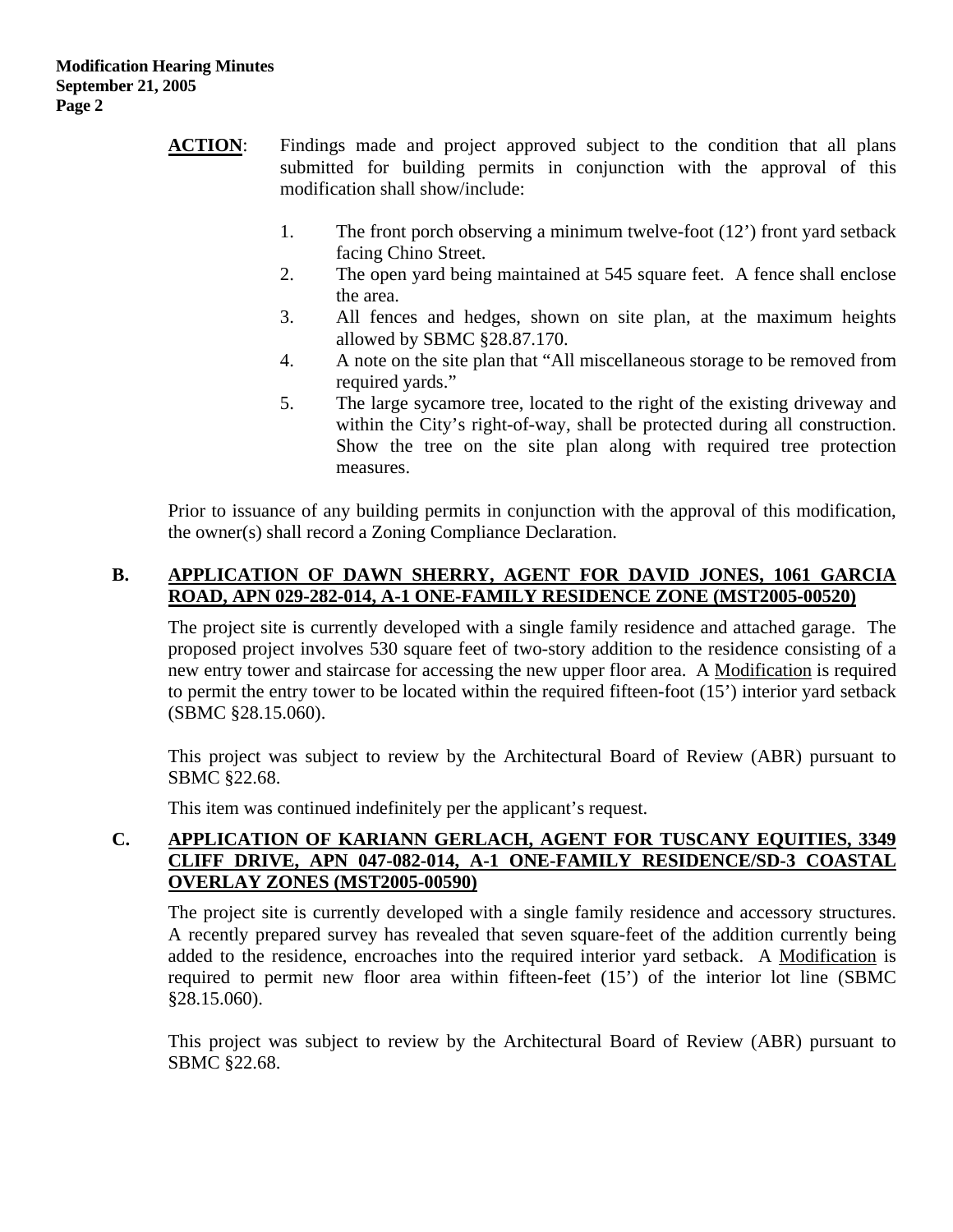**ACTION**: Findings made and project approved subject to the condition that all plans submitted for building permits in conjunction with the approval of this modification shall show the addition observing a minimum thirteen-foot (13') interior yard setback.

#### **D. APPLICATION OF JOAQUIN ORNELAS, AGENT FOR KERIC BROWN, 109 SAN NICOLAS, APN 045-195-009, E-3 ONE-FAMILY RESIDENCE ZONE (MST2005-00037)**

The project site is currently developed with a single-family residence and attached one-car garage. The proposed project involves a 1,000 square foot two-story addition to the residence and one (1) additional covered parking space on site. A Modification is required to permit the parking space to be located within the required six-foot (6') interior yard setback (SBMC§28.15.060).

This project withdrawn at the applicant's request.

#### **E. APPLICATION OF RON SORGMAN, AGENT FOR DAVID CAMARILLO, 611 W. DE LA GUERRA STREET, APN 037-061-006, R-3 MULTIPLE-FAMILY RESIDENCE ZONE (MST2005-00540)**

The project site is currently developed with a single family residence and garage. The proposed project involves the demolition and replacement of the garage and a 500 square foot second story and roof deck for the residence. A Modification is required to permit the new garage to be located within the required six-foot (6') interior vard setback (SBMC §28.21.060).

- **ACTION**: Findings made and project approved subject to the condition that all plans submitted for building permits in conjunction with the approval of this modification shall show/include:
	- 1. Approximately twelve (12) square feet of garage expansion area located within the interior yard setback.
	- 2. The new garage observing a minimum of a two-foot (2') interior yard.
	- 3. Removal of the window, located on the portion of the garage, within the interior yard setback.

## **F. APPLICATION OF ADAM SHARKEY, 314 W. VALERIO STREET, APN 027-082-018, R-4 HOTEL-MOTEL-MULTIPLE FAMILY RESIDENCE ZONE (MST2005-00533)**

The project site is currently developed with a single family residence and one uncovered parking space. The proposed project involves a 100 square foot addition to the house, and a two-car garage with 267 square feet of accessory space above it. A Modification is required to permit the garage to be located within the required six-foot (6') interior yard setback (SBMC §28.21.060).